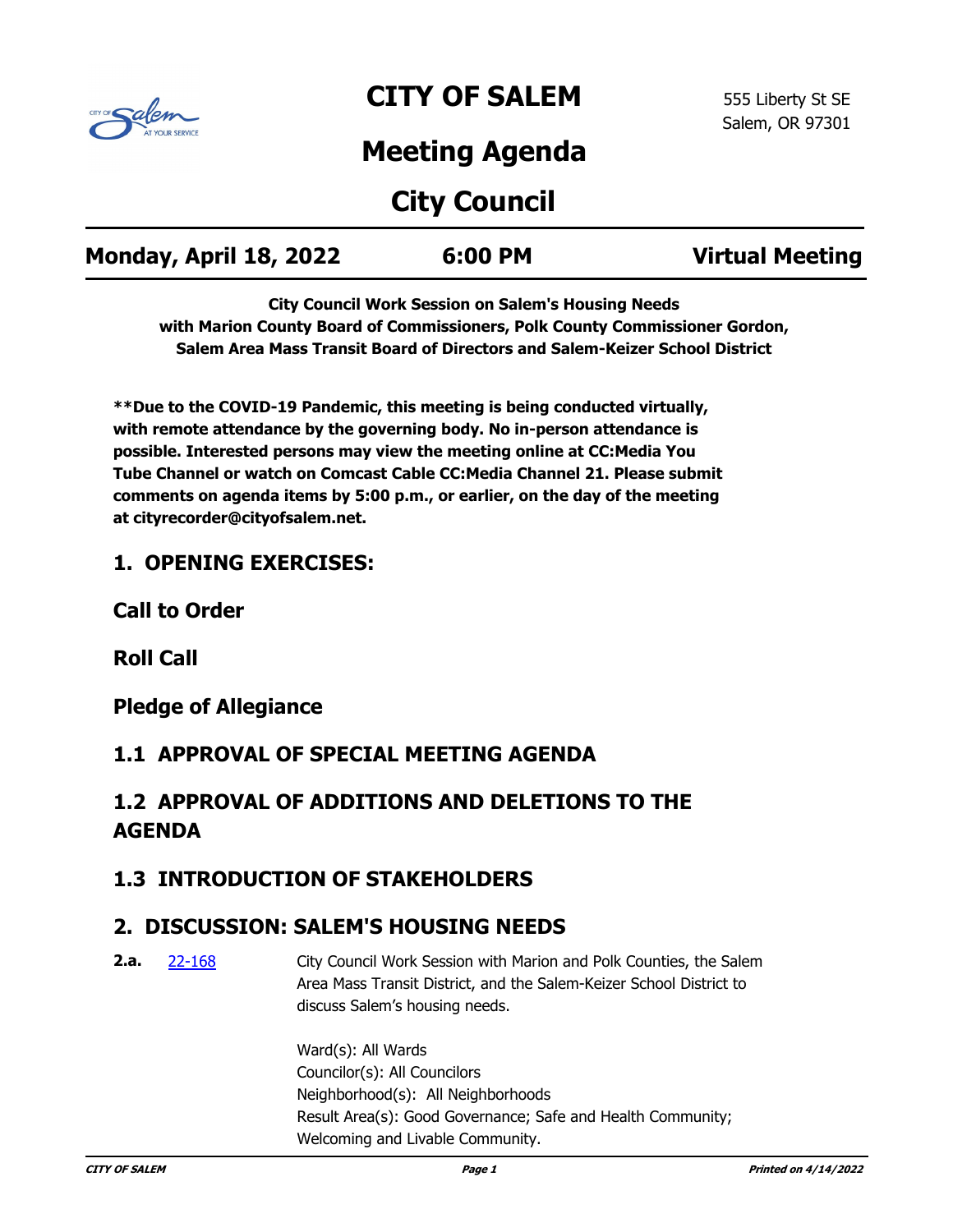#### **Recommendation:**

Information and discussion.

#### **Summary:**

The Work Session will focus on Salem's housing needs. Panelists will discuss their experience with developing subsidized, affordable, and market-rate housing, as well as factors that impact housing affordability.

**Attachments:** [Glossary of terms used in financing affordable housing](http://salem.legistar.com/gateway.aspx?M=F&ID=a45462d0-fdc1-42c9-84f1-764d02d8efdc.docx)

### **3. ADJOURNMENT**

**Individuals needing special accommodations such as sign language, foreign language interpreters or equipment for the hearing impaired must request such services at least 48 hours prior to the meeting. To request accommodations or services, please call 503-588-6255 or 503-588-6003 (TTD/TTY 503-588-6439), or by e-mail at: cityrecorder@cityofsalem.net at least two business days in advance.**

**Si necesita ayuda para comprender esta información, por favor llame 503-588-6003.**